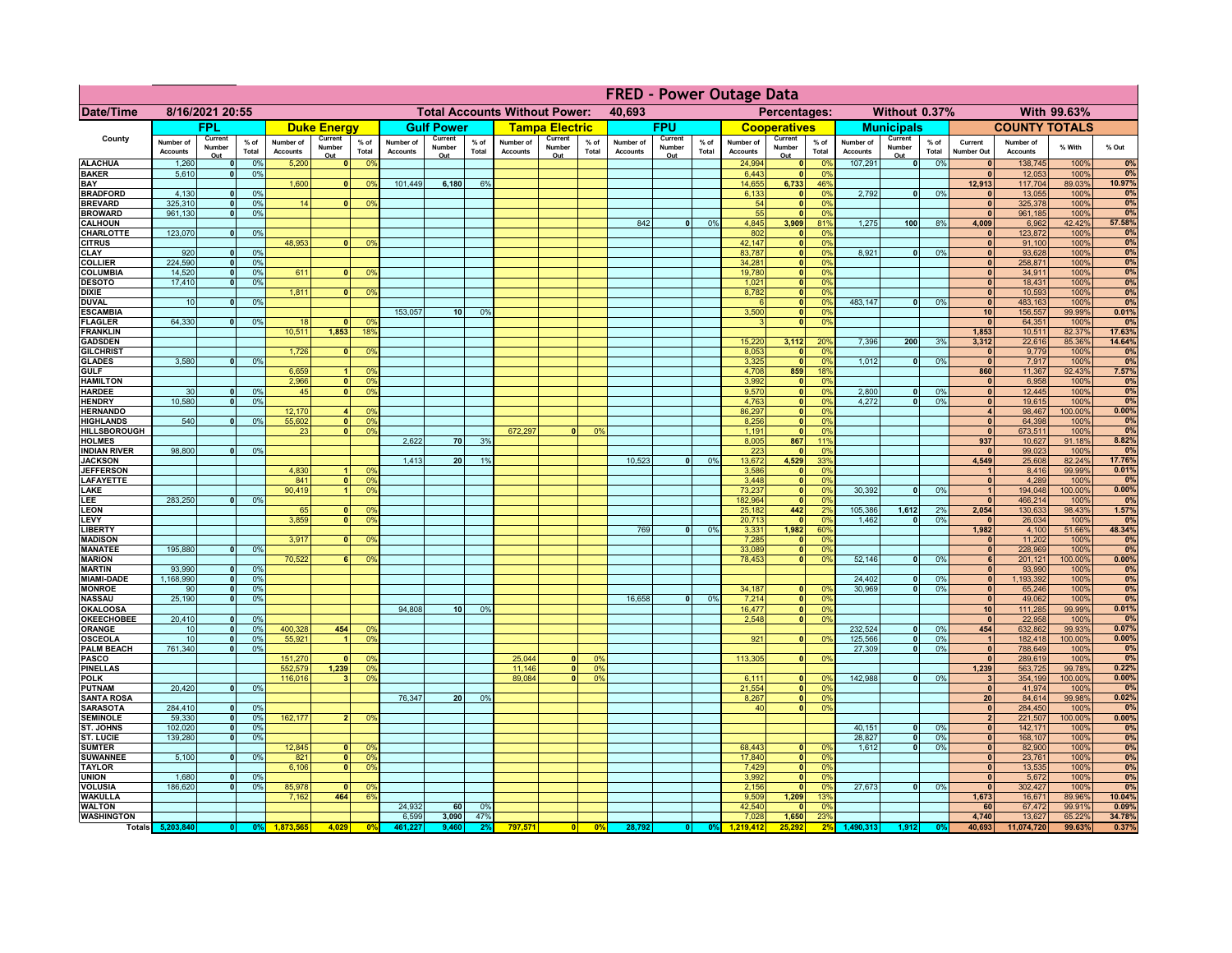## 8/16/2021 8:56 PM FRED



| <b>Power Provider</b>                              | <b>County</b>     | <b>Number of Customers</b> | <b>Current Number Out</b> | <b>Outage Percentage</b> | <b>Estimated Restore Time</b> |
|----------------------------------------------------|-------------------|----------------------------|---------------------------|--------------------------|-------------------------------|
|                                                    |                   |                            |                           |                          |                               |
| Gulf Coast Electric Cooperative, Inc.              | BAY               | 14,655                     | 6,733                     | 45.94%                   | <b>TBD</b>                    |
| <b>Gulf Power Company</b>                          | BAY               | 101,449                    | 6,180                     | 6.09%                    | 24                            |
| West Florida Electric Cooperative, Inc.            | <b>JACKSON</b>    | 13,621                     | 4,479                     | 32.88%                   | <b>TBD</b>                    |
| Talquin Electric Cooperative, Inc.                 | GADSDEN           | 15,220                     | 3,112                     | 20.45%                   | <b>TBD</b>                    |
| <b>Gulf Power Company</b>                          | <b>WASHINGTON</b> | 6,599                      | 3,090                     | 46.83%                   | 24                            |
| West Florida Electric Cooperative, Inc.            | CALHOUN           | 2,832                      | 2,642                     | 93.29%                   | TBD                           |
| Talquin Electric Cooperative, Inc.                 | <b>LIBERTY</b>    | 3,331                      | 1,982                     | 59.50%                   | <b>TBD</b>                    |
|                                                    |                   |                            |                           |                          |                               |
| Duke Energy                                        | <b>FRANKLIN</b>   | 10,511                     | 1,853                     | 17.63%                   | TBD                           |
| City of Tallahassee                                | <b>LEON</b>       | 105,386                    | 1,612                     | 1.53%                    | <b>TBD</b>                    |
| Gulf Coast Electric Cooperative, Inc.              | CALHOUN           | 2,013                      | 1,267                     | 62.94%                   | TBD                           |
| Duke Energy                                        | <b>PINELLAS</b>   | 552,579                    | 1,239                     | 0.22%                    | <b>TBD</b>                    |
| Talquin Electric Cooperative, Inc.                 | WAKULLA           | 9,509                      | 1,209                     | 12.71%                   | TBD                           |
| West Florida Electric Cooperative, Inc.            | <b>WASHINGTON</b> | 4,323                      | 1,087                     | 25.14%                   | <b>TBD</b>                    |
|                                                    |                   |                            |                           |                          |                               |
| West Florida Electric Cooperative, Inc.            | <b>HOLMES</b>     | 7,684                      | 867                       | 11.28%                   | TBD                           |
| Gulf Coast Electric Cooperative, Inc.              | <b>GULF</b>       | 4,708                      | 859                       | 18.25%                   | <b>TBD</b>                    |
| Gulf Coast Electric Cooperative, Inc.              | WASHINGTON        | 2,705                      | 563                       | 20.81%                   | TBD                           |
| <b>Duke Energy</b>                                 | <b>WAKULLA</b>    | 7,162                      | 464                       | 6.48%                    | <b>TBD</b>                    |
| Duke Energy                                        | ORANGE            | 400,328                    | 454                       | 0.11%                    | TBD                           |
|                                                    |                   |                            | 442                       |                          | <b>TBD</b>                    |
| Talquin Electric Cooperative, Inc.                 | LEON              | 25,182                     |                           | 1.76%                    |                               |
| Chattahoochee Electric                             | GADSDEN           | 1,173                      | 200                       | 17.05%                   | TBD                           |
| City of Blountstown                                | <b>CALHOUN</b>    | 1,275                      | 100                       | 7.84%                    | <b>TBD</b>                    |
| <b>Gulf Power Company</b>                          | <b>HOLMES</b>     | 2,622                      | 70                        | 2.67%                    | 24                            |
| <b>Gulf Power Company</b>                          | <b>WALTON</b>     | 24,932                     | 60                        | 0.24%                    | 24                            |
|                                                    | <b>JACKSON</b>    | 51                         | 50                        | 98.04%                   | TBD                           |
| Gulf Coast Electric Cooperative, Inc.              |                   |                            |                           |                          |                               |
| <b>Gulf Power Company</b>                          | <b>JACKSON</b>    | 1,413                      | 20                        | 1.42%                    | 24                            |
| <b>Gulf Power Company</b>                          | <b>SANTA ROSA</b> | 76,347                     | 20                        | 0.03%                    | 24                            |
| <b>Gulf Power Company</b>                          | <b>ESCAMBIA</b>   | 153,057                    | 10                        | 0.01%                    | 24                            |
| <b>Gulf Power Company</b>                          | <b>OKALOOSA</b>   | 94,808                     | 10                        | 0.01%                    | 24                            |
| Duke Energy                                        | <b>MARION</b>     | 70,522                     | 6                         | 0.01%                    | <b>TBD</b>                    |
|                                                    |                   |                            |                           |                          |                               |
| Duke Energy                                        | <b>HERNANDO</b>   | 12,170                     | 4                         | 0.03%                    | TBD                           |
| <b>Duke Energy</b>                                 | <b>POLK</b>       | 116,016                    | $\mathbf{3}$              | 0.00%                    | <b>TBD</b>                    |
| Duke Energy                                        | SEMINOLE          | 162,177                    | $\overline{2}$            | 0.00%                    | TBD                           |
| <b>Duke Energy</b>                                 | <b>GULF</b>       | 6,659                      | $\mathbf{1}$              | 0.02%                    | <b>TBD</b>                    |
| Duke Energy                                        | <b>JEFFERSON</b>  | 4,830                      | $\mathbf{1}$              | 0.02%                    | TBD                           |
|                                                    |                   |                            | $\mathbf{1}$              |                          |                               |
| <b>Duke Energy</b>                                 | LAKE              | 90,419                     |                           | 0.00%                    | <b>TBD</b>                    |
| Duke Energy                                        | OSCEOLA           | 55,921                     | $\mathbf{1}$              | 0.00%                    | TBD                           |
| Central Florida Electric Cooperative               | <b>ALACHUA</b>    | 935                        | $\mathbf 0$               | 0.00%                    | <b>TBD</b>                    |
| City of Alachua                                    | <b>ALACHUA</b>    | 4,506                      | 0                         | 0.00%                    | TBD                           |
| City of Newberry                                   | <b>ALACHUA</b>    | 2,185                      | $\mathbf 0$               | 0.00%                    | <b>TBD</b>                    |
| Clay Electric Cooperative                          | <b>ALACHUA</b>    | 24,059                     | 0                         | 0.00%                    | TBD                           |
|                                                    |                   |                            |                           |                          |                               |
| <b>Duke Energy</b>                                 | <b>ALACHUA</b>    | 5,200                      | $\mathbf 0$               | 0.00%                    | <b>TBD</b>                    |
| Florida Power and Light Company                    | <b>ALACHUA</b>    | 1,260                      | 0                         | 0.00%                    | TBD                           |
| Gainesville (Gainesville Regional Utilities - GRU) | <b>ALACHUA</b>    | 100,600                    | $\mathbf 0$               | 0.00%                    | <b>TBD</b>                    |
| Clay Electric Cooperative                          | <b>BAKER</b>      | 2,765                      | $\pmb{0}$                 | 0.00%                    | TBD                           |
| Florida Power and Light Company                    | <b>BAKER</b>      | 5,610                      | $\mathbf 0$               | 0.00%                    | <b>TBD</b>                    |
|                                                    |                   |                            |                           |                          |                               |
| Okefenoke Rural Electric Membership Corporation    | <b>BAKER</b>      | 3,678                      | 0                         | 0.00%                    | TBD                           |
| Duke Energy                                        | BAY               | 1,600                      | $\mathbf 0$               | 0.00%                    | <b>TBD</b>                    |
| City of Starke                                     | <b>BRADFORD</b>   | 2,792                      | $\mathbf 0$               | 0.00%                    | TBD                           |
| Clay Electric Cooperative                          | <b>BRADFORD</b>   | 6,133                      | $\mathbf 0$               | 0.00%                    | <b>TBD</b>                    |
| Florida Power and Light Company                    | <b>BRADFORD</b>   | 4,130                      | 0                         | 0.00%                    | TBD                           |
| Duke Energy                                        | <b>BREVARD</b>    | 14                         | $\mathbf 0$               | 0.00%                    | <b>TBD</b>                    |
|                                                    |                   |                            |                           |                          |                               |
| Florida Power and Light Company                    | <b>BREVARD</b>    | 325,310                    | 0                         | 0.00%                    | TBD                           |
| Peace River Electric Cooperative, Inc.             | <b>BREVARD</b>    | 54                         | $\mathbf 0$               | 0.00%                    | <b>TBD</b>                    |
| Florida Power and Light Company                    | <b>BROWARD</b>    | 961,130                    | 0                         | 0.00%                    | TBD                           |
| Lee County Electric Cooperative                    | <b>BROWARD</b>    | 55                         | $\mathbf 0$               | 0.00%                    | TBD                           |
| Florida Public Utilities Corporation               | CALHOUN           | 842                        | 0                         | 0.00%                    | Restored                      |
| Florida Power and Light Company                    | <b>CHARLOTTE</b>  | 123,070                    | $\mathbf 0$               | 0.00%                    | <b>TBD</b>                    |
|                                                    |                   |                            |                           |                          |                               |
| Lee County Electric Cooperative                    | CHARLOTTE         | 802                        | 0                         | 0.00%                    | TBD                           |
| Duke Energy                                        | <b>CITRUS</b>     | 48,953                     | $\mathbf 0$               | 0.00%                    | <b>TBD</b>                    |
| Sumter Electric Cooperative, Inc.                  | <b>CITRUS</b>     | 15,647                     | 0                         | 0.00%                    | TBD                           |
| Withlacoochee River Electric Cooperative, Inc.     | <b>CITRUS</b>     | 26,500                     | $\mathbf 0$               | 0.00%                    | <b>TBD</b>                    |
| Clay Electric Cooperative                          | CLAY              | 83,787                     | 0                         | 0.00%                    | TBD                           |
| Florida Power and Light Company                    | <b>CLAY</b>       | 920                        | $\mathbf 0$               | 0.00%                    | <b>TBD</b>                    |
|                                                    |                   |                            |                           |                          |                               |
| Green Cove Springs Electric                        | CLAY              | 4,041                      | 0                         | 0.00%                    | TBD                           |
| Jacksonville (JEA)                                 | <b>CLAY</b>       | 4,880                      | $\mathbf 0$               | 0.00%                    | <b>TBD</b>                    |
| Florida Power and Light Company                    | <b>COLLIER</b>    | 224,590                    | 0                         | 0.00%                    | TBD                           |
| Lee County Electric Cooperative                    | <b>COLLIER</b>    | 34,281                     | $\mathbf 0$               | 0.00%                    | <b>TBD</b>                    |
| Clay Electric Cooperative                          | COLUMBIA          | 17,751                     | 0                         | 0.00%                    | TBD                           |
|                                                    |                   |                            |                           |                          |                               |
| <b>Duke Energy</b>                                 | <b>COLUMBIA</b>   | 611                        | $\pmb{0}$                 | 0.00%                    | <b>TBD</b>                    |
| Florida Power and Light Company                    | COLUMBIA          | 14,520                     | 0                         | 0.00%                    | TBD                           |
| Suwannee Valley Electric Cooperative, Inc.         | <b>COLUMBIA</b>   | 2,029                      | $\mathbf 0$               | 0.00%                    | <b>TBD</b>                    |
| Florida Power and Light Company                    | <b>DESOTO</b>     | 17,410                     | 0                         | 0.00%                    | TBD                           |
| Peace River Electric Cooperative, Inc.             | <b>DESOTO</b>     | 1,021                      | $\pmb{0}$                 | 0.00%                    | TBD                           |
|                                                    |                   |                            |                           |                          |                               |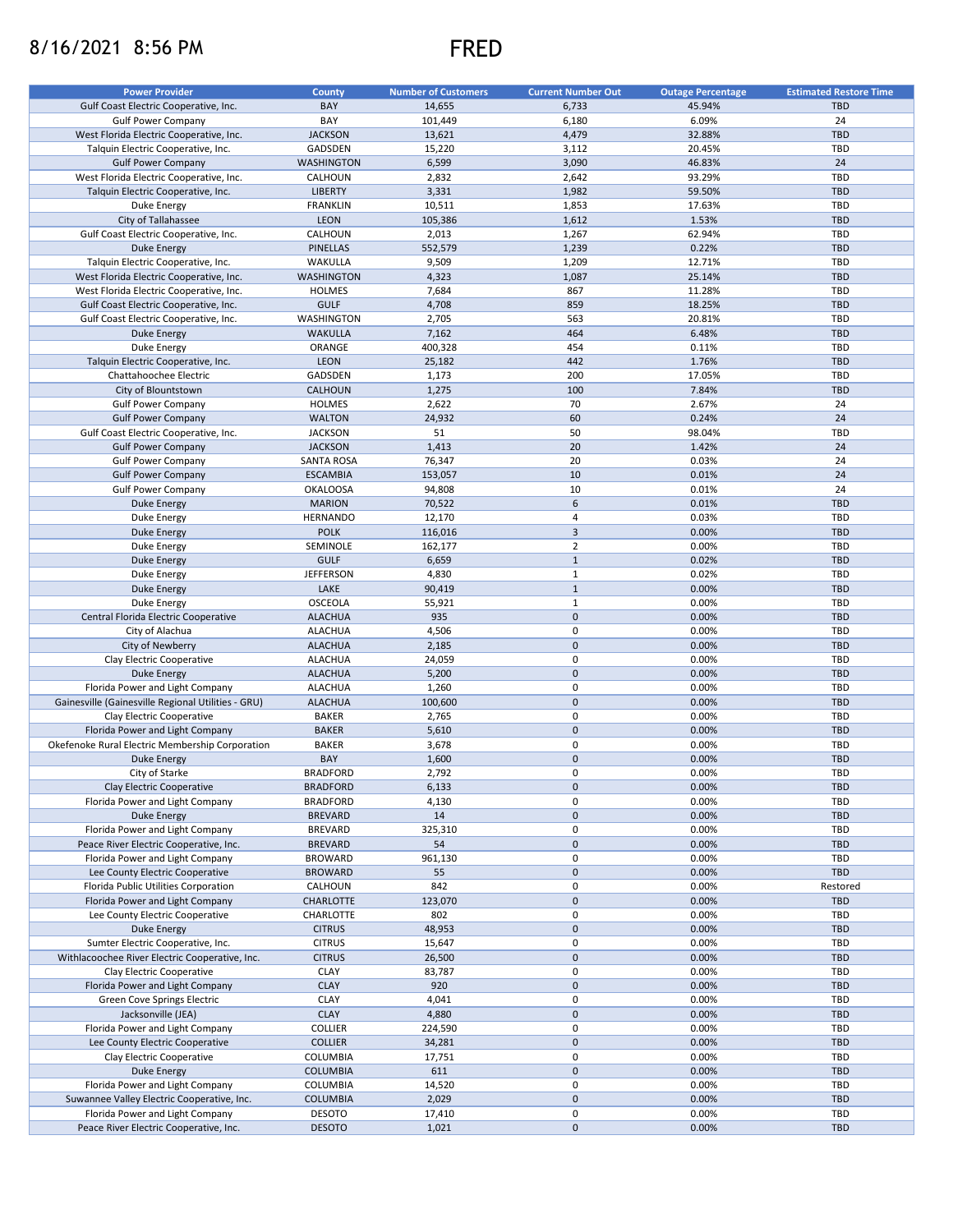## 8/16/2021 8:56 PM FRED



| Central Florida Electric Cooperative           | <b>DIXIE</b>        | 8,143       | 0            | 0.00% | TBD        |
|------------------------------------------------|---------------------|-------------|--------------|-------|------------|
| Duke Energy                                    | <b>DIXIE</b>        | 1,811       | $\mathbf 0$  | 0.00% | <b>TBD</b> |
| <b>Tri-County Electric Cooperative</b>         | <b>DIXIE</b>        | 639         | 0            | 0.00% | TBD        |
| Clay Electric Cooperative                      | <b>DUVAL</b>        | 6           | $\mathbf 0$  | 0.00% | <b>TBD</b> |
|                                                |                     |             |              |       |            |
| Florida Power and Light Company                | <b>DUVAL</b>        | 10          | $\mathbf 0$  | 0.00% | TBD        |
| Jacksonville (JEA)                             | <b>DUVAL</b>        | 464,250     | $\mathbf 0$  | 0.00% | <b>TBD</b> |
| Jacksonville Beach (Beaches Energy Services)   | <b>DUVAL</b>        | 18,897      | 0            | 0.00% | TBD        |
| Escambia River Electric Cooperative, Inc.      | <b>ESCAMBIA</b>     | 3,500       | $\mathbf 0$  | 0.00% | <b>TBD</b> |
|                                                |                     |             |              |       |            |
| Clay Electric Cooperative                      | <b>FLAGLER</b>      | 3           | 0            | 0.00% | TBD        |
| Duke Energy                                    | <b>FLAGLER</b>      | 18          | $\mathbf 0$  | 0.00% | <b>TBD</b> |
| Florida Power and Light Company                | <b>FLAGLER</b>      | 64,330      | 0            | 0.00% | TBD        |
| City of Havana                                 | <b>GADSDEN</b>      | 1,455       | $\mathbf{0}$ | 0.00% | <b>TBD</b> |
|                                                |                     |             |              |       |            |
| City of Quincy                                 | GADSDEN             | 4,768       | 0            | 0.00% | TBD        |
| Central Florida Electric Cooperative           | <b>GILCHRIST</b>    | 8,048       | $\mathbf{0}$ | 0.00% | <b>TBD</b> |
| Clay Electric Cooperative                      | <b>GILCHRIST</b>    | 5           | 0            | 0.00% | TBD        |
| Duke Energy                                    | <b>GILCHRIST</b>    | 1,726       | $\mathbf 0$  | 0.00% | <b>TBD</b> |
|                                                |                     |             |              |       |            |
| City of Moore Haven                            | <b>GLADES</b>       | 1,012       | $\mathbf 0$  | 0.00% | TBD        |
| Florida Power and Light Company                | <b>GLADES</b>       | 3,580       | $\mathbf 0$  | 0.00% | <b>TBD</b> |
| Glades Electric Cooperative, Inc.              | <b>GLADES</b>       | 3,325       | $\mathbf 0$  | 0.00% | TBD        |
| Duke Energy                                    | <b>HAMILTON</b>     | 2,966       | $\mathbf 0$  | 0.00% | <b>TBD</b> |
|                                                |                     |             |              |       |            |
| Suwannee Valley Electric Cooperative, Inc.     | <b>HAMILTON</b>     | 3,992       | $\mathbf 0$  | 0.00% | TBD        |
| City of Wauchula                               | HARDEE              | 2,800       | $\mathbf 0$  | 0.00% | <b>TBD</b> |
| Duke Energy                                    | HARDEE              | 45          | 0            | 0.00% | TBD        |
| Florida Power and Light Company                | HARDEE              | 30          | $\mathbf 0$  | 0.00% | <b>TBD</b> |
|                                                |                     |             |              |       |            |
| Glades Electric Cooperative, Inc.              | HARDEE              | $\mathbf 0$ | 0            |       | TBD        |
| Peace River Electric Cooperative, Inc.         | HARDEE              | 9,570       | $\mathbf 0$  | 0.00% | <b>TBD</b> |
| City of Clewiston                              | <b>HENDRY</b>       | 4,272       | 0            | 0.00% | TBD        |
| Florida Power and Light Company                | <b>HENDRY</b>       | 10,580      | $\mathbf 0$  | 0.00% | <b>TBD</b> |
|                                                |                     |             | 0            | 0.00% | TBD        |
| Glades Electric Cooperative, Inc.              | <b>HENDRY</b>       | 4,009       |              |       |            |
| Lee County Electric Cooperative                | <b>HENDRY</b>       | 754         | $\mathbf 0$  | 0.00% | <b>TBD</b> |
| Sumter Electric Cooperative, Inc.              | <b>HERNANDO</b>     | 191         | 0            | 0.00% | TBD        |
| Withlacoochee River Electric Cooperative, Inc. | <b>HERNANDO</b>     | 86,106      | $\mathbf 0$  | 0.00% | <b>TBD</b> |
|                                                |                     |             | 0            |       |            |
| Duke Energy                                    | <b>HIGHLANDS</b>    | 55,602      |              | 0.00% | TBD        |
| Florida Power and Light Company                | <b>HIGHLANDS</b>    | 540         | $\mathbf 0$  | 0.00% | <b>TBD</b> |
| Glades Electric Cooperative, Inc.              | <b>HIGHLANDS</b>    | 7,945       | 0            | 0.00% | TBD        |
| Peace River Electric Cooperative, Inc.         | <b>HIGHLANDS</b>    | 311         | $\mathbf 0$  | 0.00% | <b>TBD</b> |
|                                                |                     | 23          | 0            | 0.00% |            |
| Duke Energy                                    | HILLSBOROUGH        |             |              |       | TBD        |
| Peace River Electric Cooperative, Inc.         | HILLSBOROUGH        | 1,191       | $\mathbf 0$  | 0.00% | <b>TBD</b> |
| Tampa Electric Company                         | HILLSBOROUGH        | 672,297     | 0            | 0.00% | $24$       |
| Choctawhatchee Electric Cooperative            | <b>HOLMES</b>       | 321         | $\mathbf 0$  | 0.00% | <b>TBD</b> |
| City of Vero Beach                             | <b>INDIAN RIVER</b> | 0           | $\pmb{0}$    |       | TBD        |
|                                                |                     |             |              |       |            |
| Florida Power and Light Company                | <b>INDIAN RIVER</b> | 98,800      | $\mathbf 0$  | 0.00% | <b>TBD</b> |
| Peace River Electric Cooperative, Inc.         | <b>INDIAN RIVER</b> | 223         | $\mathbf 0$  | 0.00% | TBD        |
| Florida Public Utilities Corporation           | <b>JACKSON</b>      | 10,523      | $\mathbf 0$  | 0.00% | Restored   |
| <b>Tri-County Electric Cooperative</b>         | <b>JEFFERSON</b>    | 3,586       | 0            | 0.00% | TBD        |
|                                                |                     |             |              |       |            |
| Central Florida Electric Cooperative           | LAFAYETTE           | 10          | $\mathbf 0$  | 0.00% | <b>TBD</b> |
| Duke Energy                                    | LAFAYETTE           | 841         | 0            | 0.00% | TBD        |
| Suwannee Valley Electric Cooperative, Inc.     | LAFAYETTE           | 3,391       | $\mathbf 0$  | 0.00% | <b>TBD</b> |
| Tri-County Electric Cooperative                | LAFAYETTE           | 47          | $\mathbf 0$  | 0.00% | <b>TBD</b> |
|                                                |                     |             |              |       |            |
| City of Leesburg                               | LAKE                | 24,500      | $\mathbf 0$  | 0.00% | <b>TBD</b> |
| City of Mount Dora                             | LAKE                | 5,892       | 0            | 0.00% | TBD        |
| Clay Electric Cooperative                      | LAKE                | 2,284       | $\mathbf 0$  | 0.00% | <b>TBD</b> |
| Sumter Electric Cooperative, Inc.              | LAKE                | 70,953      | 0            | 0.00% | TBD        |
|                                                |                     |             |              |       |            |
| Florida Power and Light Company                | <b>LEE</b>          | 283,250     | $\mathbf 0$  | 0.00% | <b>TBD</b> |
| Lee County Electric Cooperative                | LEE                 | 182,964     | 0            | 0.00% | TBD        |
| Duke Energy                                    | LEON                | 65          | $\mathbf 0$  | 0.00% | <b>TBD</b> |
| Central Florida Electric Cooperative           | LEVY                | 18,371      | 0            | 0.00% | TBD        |
| City of Williston                              |                     |             | $\mathbf 0$  |       |            |
|                                                | LEVY                | 1,462       |              | 0.00% | <b>TBD</b> |
| Clay Electric Cooperative                      | LEVY                | 671         | 0            | 0.00% | TBD        |
| Duke Energy                                    | LEVY                | 3,859       | $\pmb{0}$    | 0.00% | TBD        |
| Sumter Electric Cooperative, Inc.              | LEVY                | 1,671       | 0            | 0.00% | TBD        |
| Florida Public Utilities Corporation           | <b>LIBERTY</b>      | 769         | $\mathbf 0$  | 0.00% | Restored   |
|                                                |                     |             |              |       |            |
| Duke Energy                                    | <b>MADISON</b>      | 3,917       | 0            | 0.00% | TBD        |
| <b>Tri-County Electric Cooperative</b>         | <b>MADISON</b>      | 7,285       | $\mathbf 0$  | 0.00% | <b>TBD</b> |
| Florida Power and Light Company                | MANATEE             | 195,880     | 0            | 0.00% | TBD        |
| Peace River Electric Cooperative, Inc.         | MANATEE             | 33,089      | $\pmb{0}$    | 0.00% | <b>TBD</b> |
|                                                |                     |             |              |       |            |
| Central Florida Electric Cooperative           | <b>MARION</b>       | 9           | $\pmb{0}$    | 0.00% | TBD        |
| Clay Electric Cooperative                      | <b>MARION</b>       | 16,459      | $\pmb{0}$    | 0.00% | TBD        |
| Ocala (Ocala Electric Utility)                 | <b>MARION</b>       | 52,146      | 0            | 0.00% | TBD        |
| Sumter Electric Cooperative, Inc.              | <b>MARION</b>       | 61,985      | $\mathbf 0$  | 0.00% | TBD        |
|                                                |                     |             |              |       |            |
| Florida Power and Light Company                | <b>MARTIN</b>       | 93,990      | 0            | 0.00% | TBD        |
| Florida Power and Light Company                | MIAMI-DADE          | 1,168,990   | $\mathbf 0$  | 0.00% | <b>TBD</b> |
| Homestead                                      | MIAMI-DADE          | 24,402      | 0            | 0.00% | TBD        |
| Florida Keys Electric Cooperative              | <b>MONROE</b>       | 34,187      | $\pmb{0}$    | 0.00% | <b>TBD</b> |
|                                                |                     |             |              |       |            |